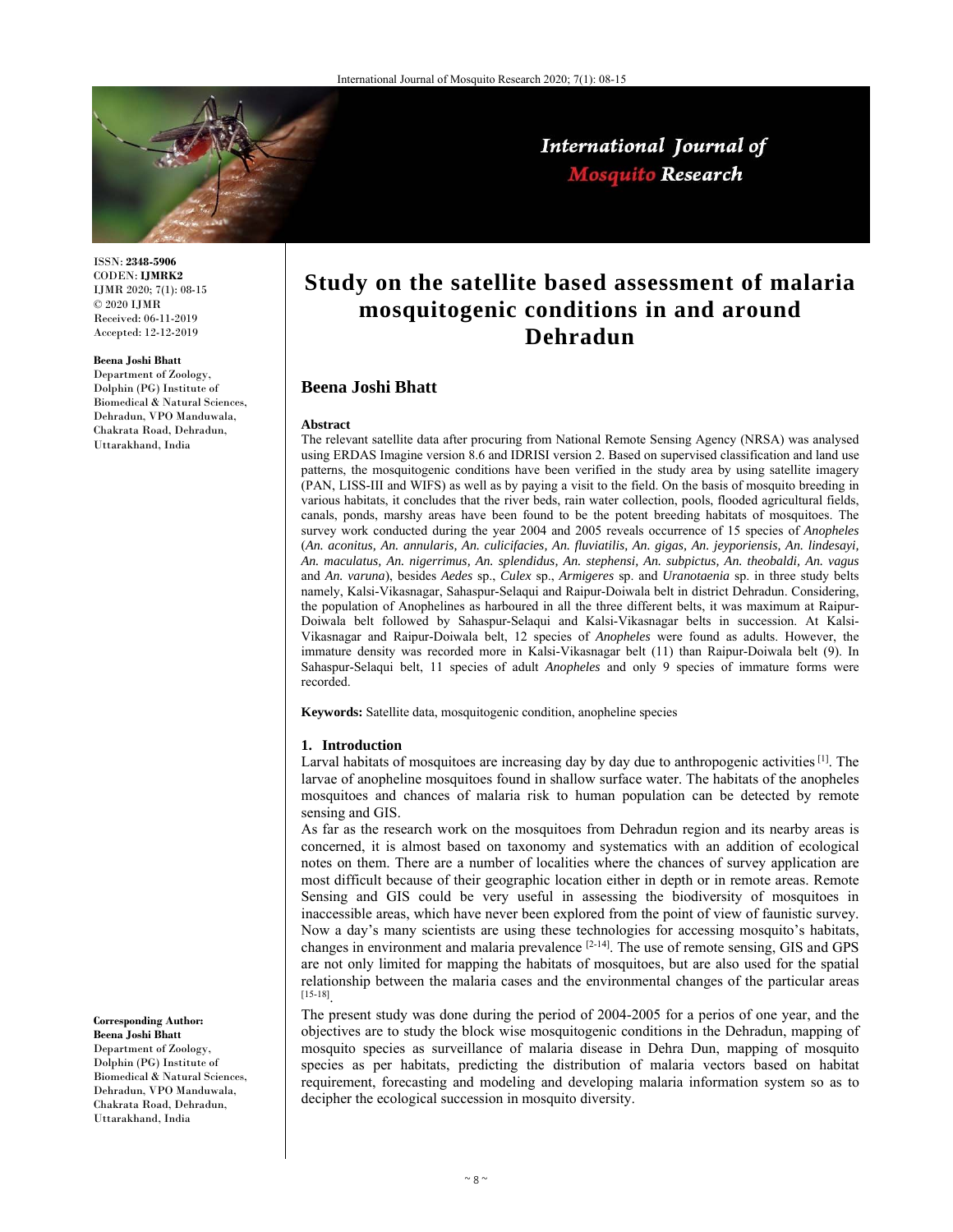### **2. Study Area**

Dehradun lies between lat. 29°57' and 31°2'N and long. 77° 20′ in East. Its elevation ranges from 315 to 2500 m while the gradient varies between 7 to 10 m/km. This synclinal trough receives about 200 cm rainfall annually depending upon other climatic factors. The maximum summer temperature ranges between  $35.9$  to  $36.7$  °C and in the winter months the

minimum temperature varies between  $2.5$  to  $3.5$  °C. Epidemiological investigation is based upon the parasitological data collected in collaboration with the district Malaria office. On the basis of malaria incidence in the last 3 years as well as changing scenario of the areas, it was decided to undertake studies in the following 3 belts, namely, Kalsi-

Vikasnagar, Sahaspur-Selaqui and Raipur-Doiwala.

| <b>Name of localities</b> | <b>Coordinates</b> |                 | Land use pattern  | <b>Water bodies</b>       |  |
|---------------------------|--------------------|-----------------|-------------------|---------------------------|--|
|                           | Lat.               | Long.           |                   |                           |  |
| Kalsi-Vikasnagar          |                    |                 |                   |                           |  |
| Vikasnagar                | 30°28'             | 77°46'          | Urban settlements | River, pond, wells        |  |
| Rudrapur                  | 30°27'             | 77°48'          | Forest            | Pond                      |  |
| Harbatpur                 | 30°26'             | $77^{\circ}43'$ | Urban settlements | Rice field, channels      |  |
| Horawala                  | 30°25'             | 77°51'          | Forest            | Streams, pond             |  |
| Sahaspur-Selaqui          |                    |                 |                   |                           |  |
| Sahaspur                  | 30°33'             | 77°49'          | Forest            | Streams, ponds            |  |
| Rampura                   | 30°22'             | 77°51'          | Arable land       | River, rice fields, wells |  |
| Selaqui                   | 30°21'             | 77°52'          | -do-              | Ponds, rice fields        |  |
| Jhajra                    | 30°21'             | 77°55'          | -do-              | River, channels           |  |
| Premnagar                 | 30°32'             | 77°58'          | Urban settlements | Ponds, wells, tanks       |  |
| Raipur-Doiwala            |                    |                 |                   |                           |  |
| Raipur                    | $30^{\circ}18'$    | 78°04'          | Arable land       | Streams, ponds            |  |
| Gujronwali                | $30^{\circ}17'$    | 78°06'          | -do-              | River, steams             |  |
| Harrawala                 | $30^{\circ}16'$    | 78°03'          | Forest            | Steams, ponds             |  |
| Gularghati                | $30^{\circ}13'$    | 78°08'          | Arable land       | River, ponds              |  |
| Basantpur                 | 30°14'             | 78°12'          | -do-              | River, channels           |  |
| Bhogpur                   | $30^{\circ}13'$    | 78°13'          | -do-              | River, ponds              |  |
| Ranipokhari               | $30^{\circ}10'$    | 78°12'          | -do-              | Well, ponds               |  |
| Lacchiwala                | $30^{\circ}11'$    | 78°06'          | -do-              | River, steams             |  |
| Doiwala                   | 30°10'             | 78°06'          | -do-              | River, ponds, tanks       |  |

## **3. Materials & Methods**

The relevant satellite data after procurement from National Remote Sensing Agency (NRSA), Hyderabad (A.P.) was analysed using ERDAS Imagine version 8.6 and IDRISI version 2. The satellite data after loading on the Silicon Graphics computer, it was corrected with important ground points which are investigated from the field. To remove any misrepresentation in the satellite data the images (March, 2004 and April, 2005) were recorded to the coordinate system. FCC was produced with band 3, 2, 1 for the investigation area. Before doing the supervised classification and analysis the images were optically analysed. Accuracy of image classification was assessed by performing a common practice of creating an error matrix. The following major classes *viz*., dense Sal forest, thick vegetation, marshy areas, water body, human settlement, degraded forest, wet soil, agriculture fallow, agriculture growing and grassy patches were recorded. The Radiance image was made for each land use class by converting the DN values to absolute radiance values. The NDVI value will be calculated by using the following formula:

 $NDVI = (NIR-Red)/(NIR + Red)$ 

For GIS visualization Topo maps of the respective area on the scale 1:50,000 were obtained from SOI and were used to digitize the base maps after undergoing scanning registration and mosaicking. A matrix consisting of attribute data for each theme *viz*., temperature, rainfall, water bodies and human settlement was prepared to generate the thematic maps. Each thematic map was stratified in three potential zones *i.e.,* high,

medium and low according to favourable conditions for water logging and in turn mosquito breeding. Overlaying operation included superimposition, proximity searches, topography analysis and aggregation of areas.

For the mosquito sampling, different study sites *viz.,* Kalsi-Vikasnagar belt, Sahaspur and Doiwala-Raipur belt in District Dehradun were selected and the adult collection was done using an aspirator, test-tube, hand net and drop net during the morning hours between 06.00 h-08.00 h. from human dwelling, cattle shed, mixed dwelling and random collection were chosen as per the prevailing situation and 15 minutes time was given at each spot while two persons were involved. A survey was conducted to study the possible breeding sites in and around the selected localities. For the collection of immature 3 methods, namely, dipping, netting and pipetting were commonly used. Soon after collection, different morphological stages *viz.,* I, II, III and IV instar larvae and pupae of Anopheline mosquitoes were sorted out. The collected larvae were brought to the laboratory for their emergence into adults. Only the IVth instar larvae and pupae were kept in bowls along with the same water from where they were collected. These bowls were kept in the cages made up of iron frames and muslin clothes. For identification purpose the procedures as adopted by previous workers were followed <sup>[19-21]</sup>. The *Culex* species present in the collection were identified as per procedure [32].

#### **4. Results & Discussion**

The study was aimed to identify the possible mosquito breeding sites like seepage pools, riverbeds, rice fields, tanks, forest pools/ponds, ditches, streams, intra domestic containers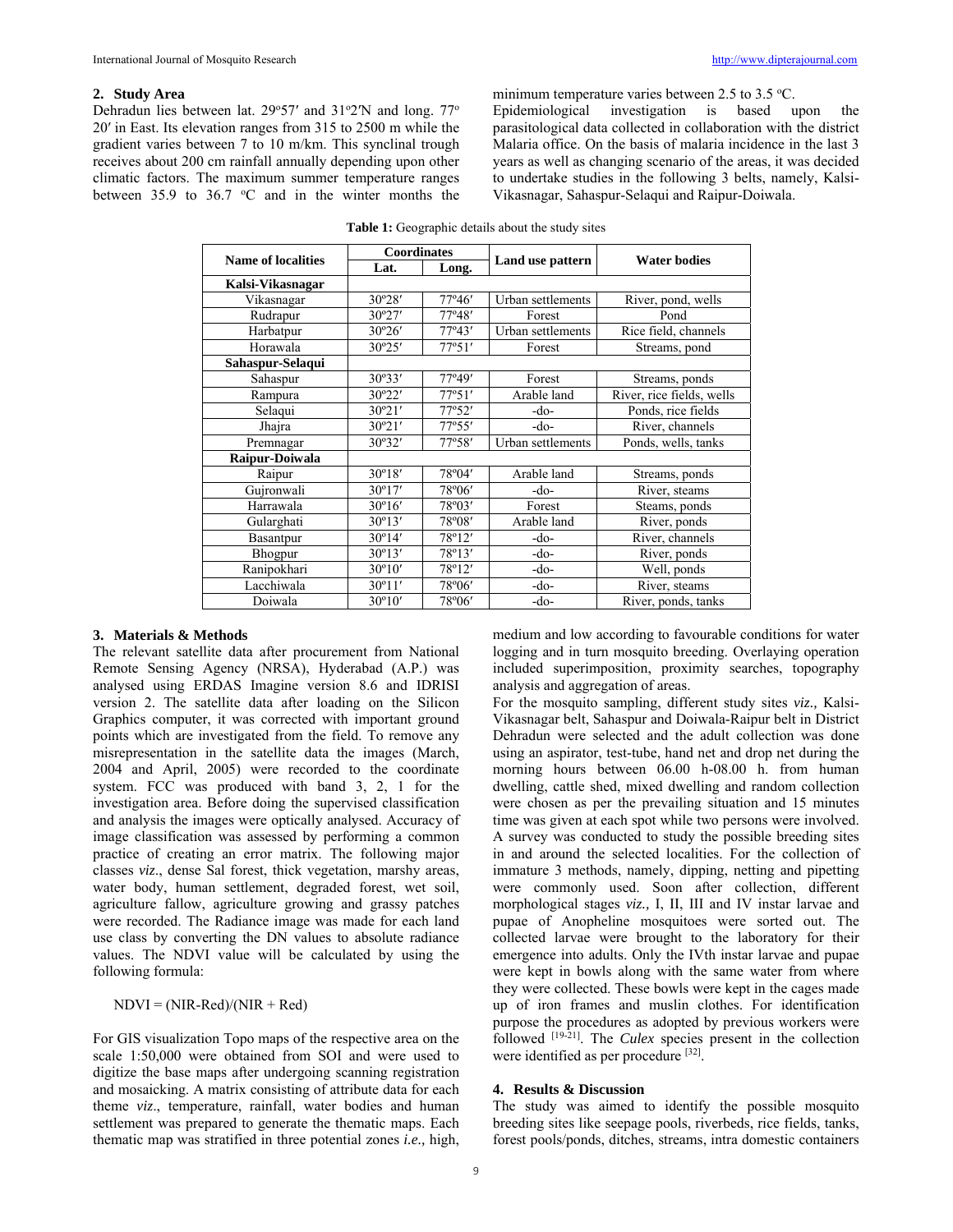and shallow pits. The total surface areas of each land marks were correctly calculated and the data was attached to the site based map of the Dehradun.

False colour composites (FCC) were generated for the study area. Fig. 1A and 1B showed the False Colour Composite images of the study area during the study period.

The following major classes *viz*., dense Sal forest, thick vegetation, marshy areas, water body, human settlement, degraded forest, wet soil, agriculture fallow, agriculture growing and grassy patches were recorded (Fig. 2A and B). Of these, the following classes, namely, thick vegetation, marshy area, water bodies-lakes, ponds and wet soil were found to have immature mosquitoes. Fig. 3 showed the comparison of area (km<sup>2</sup>) for the year 2004 and 2005 in district Dehradun.

Table 2 represents the radiance values of the following 6 classes viz., dense (Sal) forest, thick vegetation, marshy area, water body, human settlements and degraded (open forest) in all the three bands like band 2, 3 and 4 of study sites in district Dehradun. There was a fluctuation in the values as recovered in all the three bands. For water body it was maximum in 2 band followed by 3 band and 4 band in succession. As far as the values in respect of human settlement are concerned, it was maximum in band 4 than band 2 and 3. Fig. 4 represents band vs. radiance values (mw/cm<sup>2</sup> Sr/m) of all land use classes in district Dehradun for the study period.

Based on the supervised classification and land use patterns, the mosquitogenic conditions have been verified in the study area by using satellite imagery (PAN, LISS-III and WIFS) as well as by paying a visit to the field. The survey work reveals occurrence of 15 species of *Anopheles* (*An. aconitus, An. annularis, An. culicifacies, An. fluviatilis, An. gigas, An. jeyporiensis, An. lindesayi, An. maculatus, An. nigerrimus, An. splendidus, An. stephensi, An. subpictus, An. theobaldi, An. vagus* and *An. varuna*), besides *Aedes* sp., *Culex* sp., *Armigeres* sp. and *Uranotaenia* sp. in three study belts namely, Kalsi-Vikasnagar, Sahaspur-Selaqui and Raipur-Doiwala belt in district Dehradun (Fig. 5). There are different views regarding the breeding status, which alter species to species. These results can be comparable with the present investigation. The breeding has been recorded in river and river beds  $[23, 24]$ , in tanks  $[25]$ , in pits  $[26, 27]$ , in canal and streams  $[28, 29]$ , intra domestic containers  $[26]$ , ponds, rice fields [25, 30, 31, 32, 33] and drains <sup>[23]</sup>.

The population of Anopheline was maximum at Raipur-Doiwala belt followed by Sahaspur-Selaqui and Kalsi-Vikasnagar belts in succession. At Kalsi-Vikasnagar and Raipur-Doiwala belt, 12 species of *Anopheles* were found as adults (Fig. 6). However, the immature density was recorded more in Kalsi-Vikasnagar belt than Raipur-Doiwala belt. In Sahaspur-Selaqui belt, 11 species of adult *Anopheles* and only 9 species of immature forms were recorded. Occurrence of different Anopheline species in four different seasons of the year *i.e*., summer, monsoon, post monsoon and winter has been worked out based on the numbers collected during respective season. It has been found that the mosquitoes preferred indoor shelters than the outdoor. The results are comparable with the work of  $[34, 35, 36, 37]$ .

The negative values of NDVI indicate the presence of water. In 2004, there was an increased value of NDVI, hence the washing away of mosquito habitats was observed. This resulted in a decrease in mosquito breeding habitats and hence less abundance of mosquitoes (Fig. 7 A and B). The GIS has been used to calculate the proportion of each landscape element within 1km (radius) buffer surrounding each study site of district Dehradun. This 1km radius is based on the typical flight range of an adult Anopheline mosquito, as within this flight range she must find blood meals, resting sites and larval habitat in order to reproduce.

Some earlier workers established a relationship between NDVI and density of *Anopheles* and malaria cases The NDVI was the representative index of the first common factor of *Anopheles* density evaluation. Gray correlation analysis showed that in rainy season NDVI had a high gray correlation with Anopheles density and malaria incidence rate [38, 39, 40].



**Fig 1 A:** False Colour Composite (FCC) of parts of district Dehradun covering the study sites during March 2004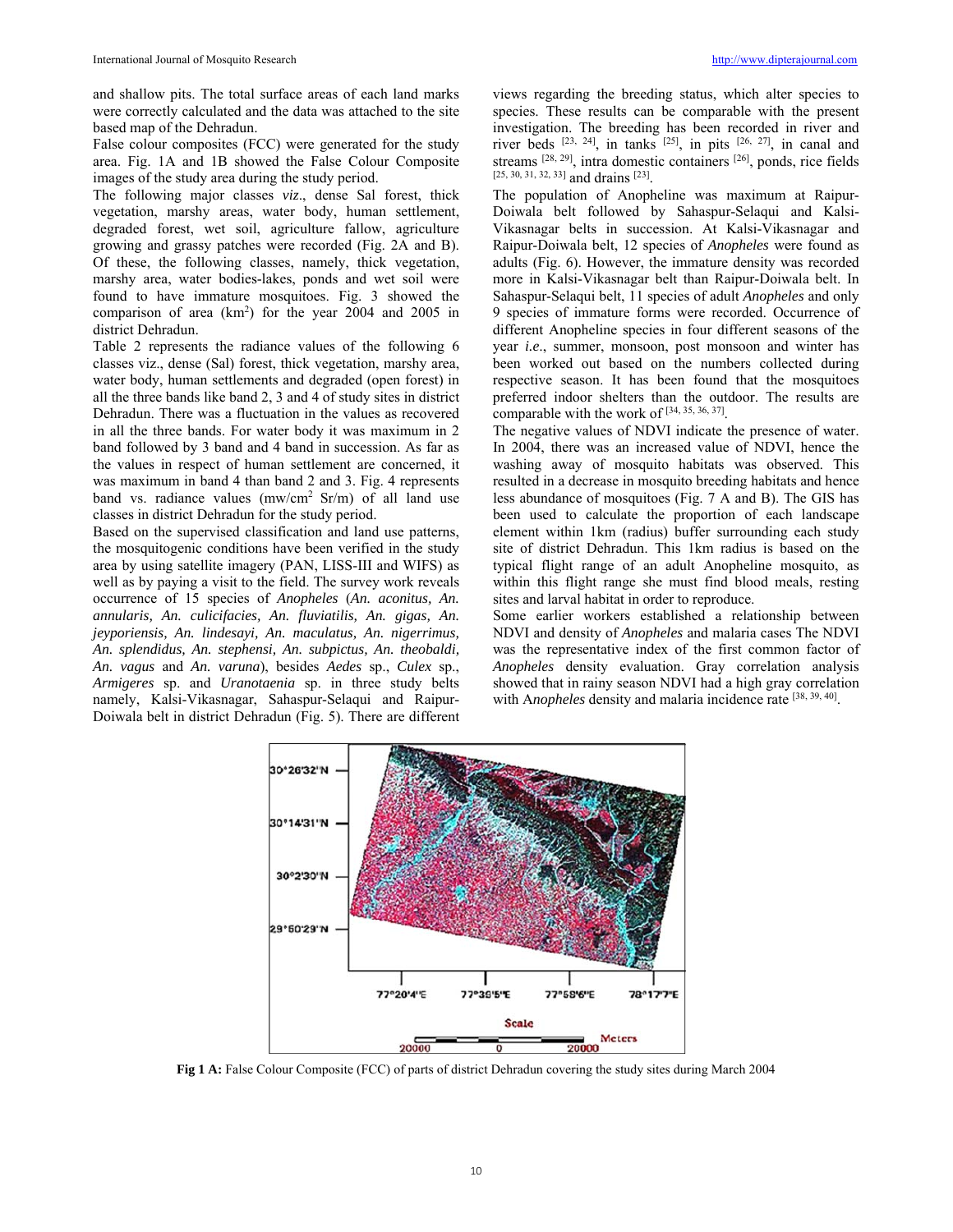

**Fig 1(B):** False Colour Composite (FCC) of parts of district Dehradun covering the study sites during April 2005



**Fig 2(A):** Supervised classification of parts of district Dehradun covering the study sites based on mosquitogenic conditions during March 2004



**Fig 2(B):** Supervised Classification of parts of district Dehradun covering the study sites based on mosquitogenic conditions during April 2005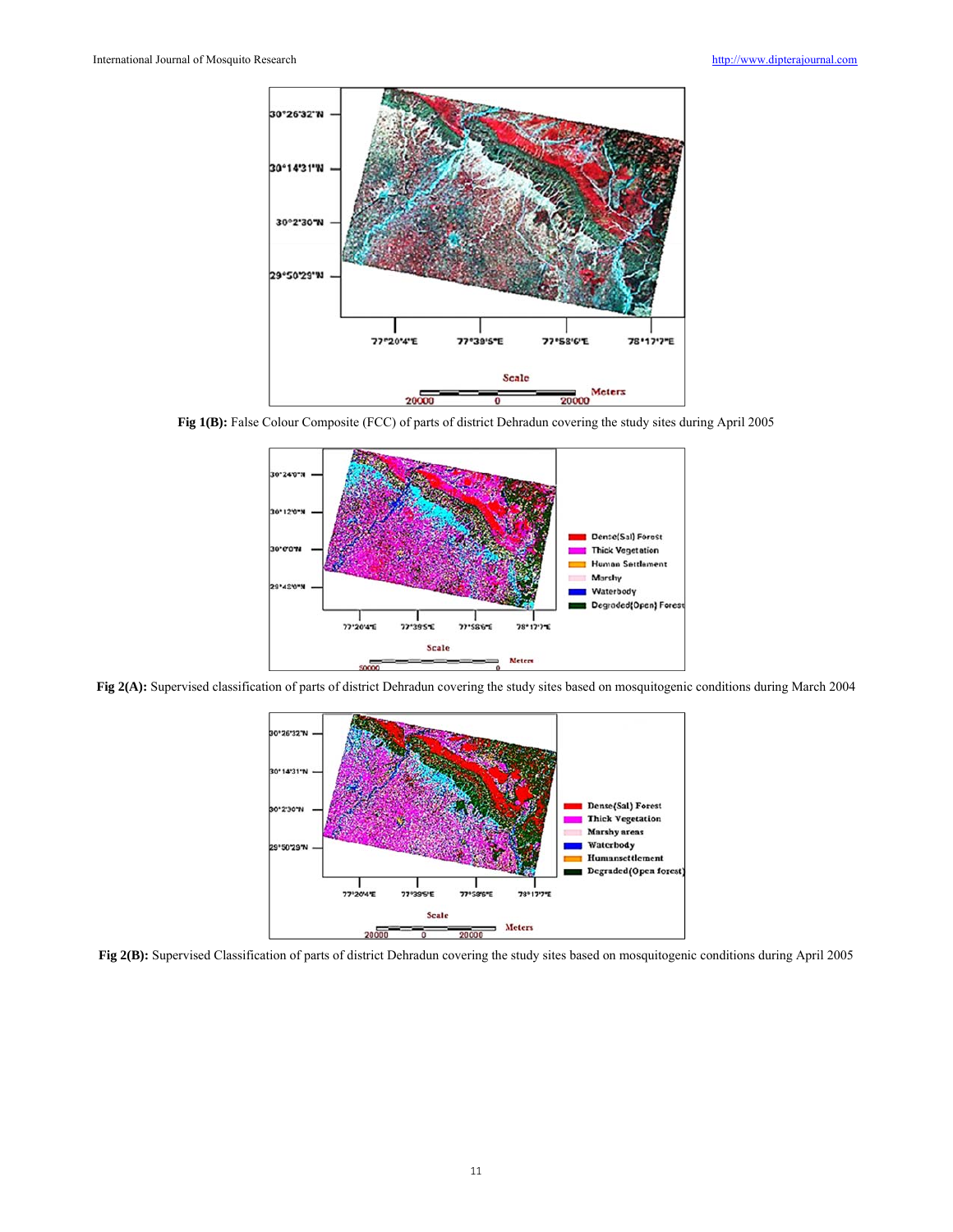

Fig 3: Comparison of Area (km<sup>2</sup>) for all land use classes for the year 2004 and 2005 in district Dehradun

| <b>Class names</b>     | <b>Band-2</b> | <b>Band-3</b> | <b>Band-4</b> |
|------------------------|---------------|---------------|---------------|
| Dense (Sal) forest     | 4.45          | 3.35          | 5.41          |
| Degraded (open) forest | 5.32          | 4.12          | 5.2           |
| Thick vegetation       | 5.04          | 3.51          | 8.05          |
| Marshy areas           | 5.76          | 4.53          | 6.25          |
| Water body             | 9.37          | 8.21          | 7.23          |
| Human settlement       | 6.04          | 5.12          | $6.3^{\circ}$ |

**Table 2:** Values of radiance of different classes of Doon valley



**Fig 4:** Bands vs. Radiance values of all land use classes for the study period in district Dehradun



**(i) At Kalsi-Vikasnagar**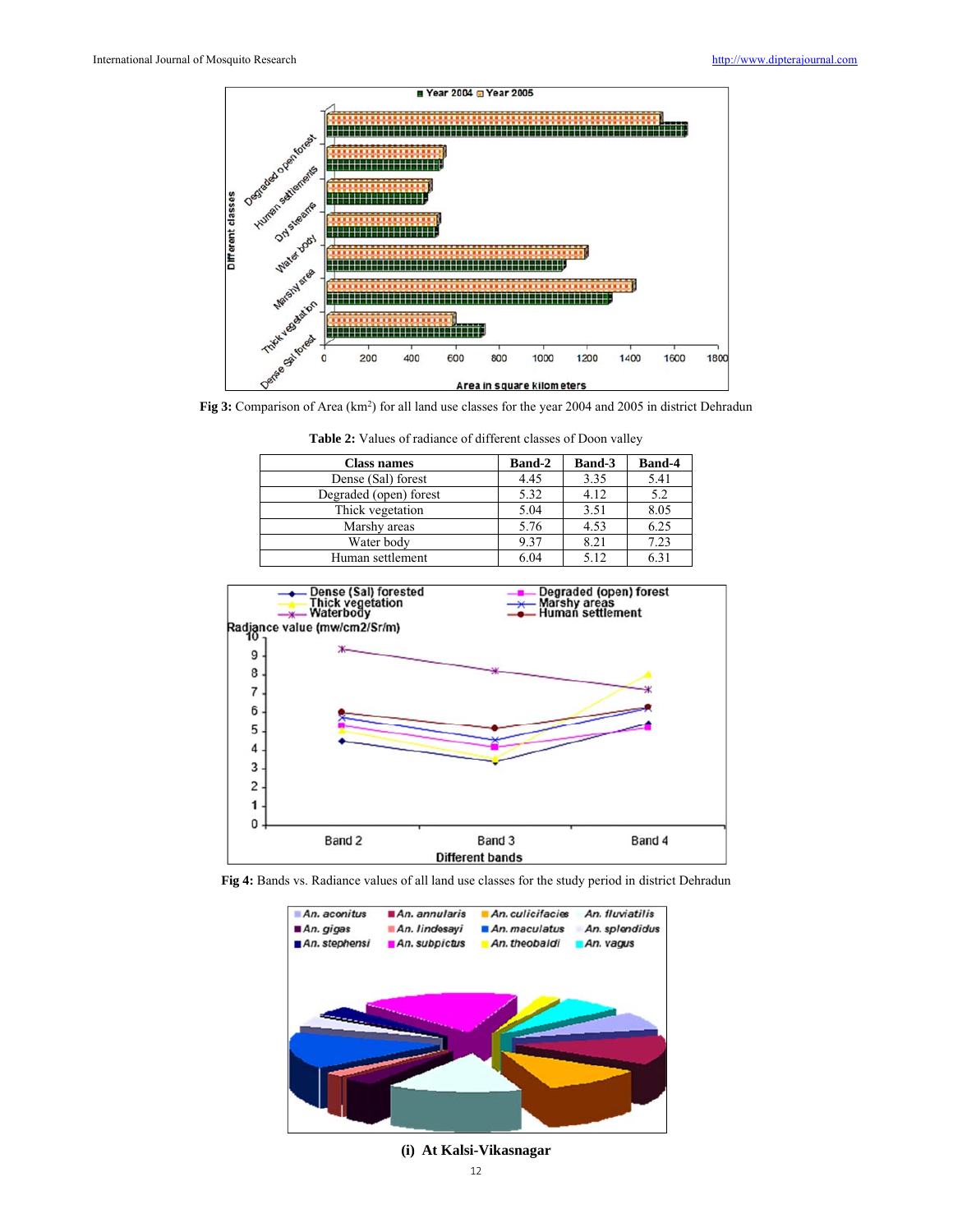

**(ii) At Sahaspur-Selaqui** 



**(iii) At Raipur-Doiwala** 

Fig 5(i, ii, iii): Composition of Anopheline species in three different selected belts of district Dehradun during the study period (2004-05)



**Fig 6:** Image of district Dehradun showing the location of mosquito breeding spots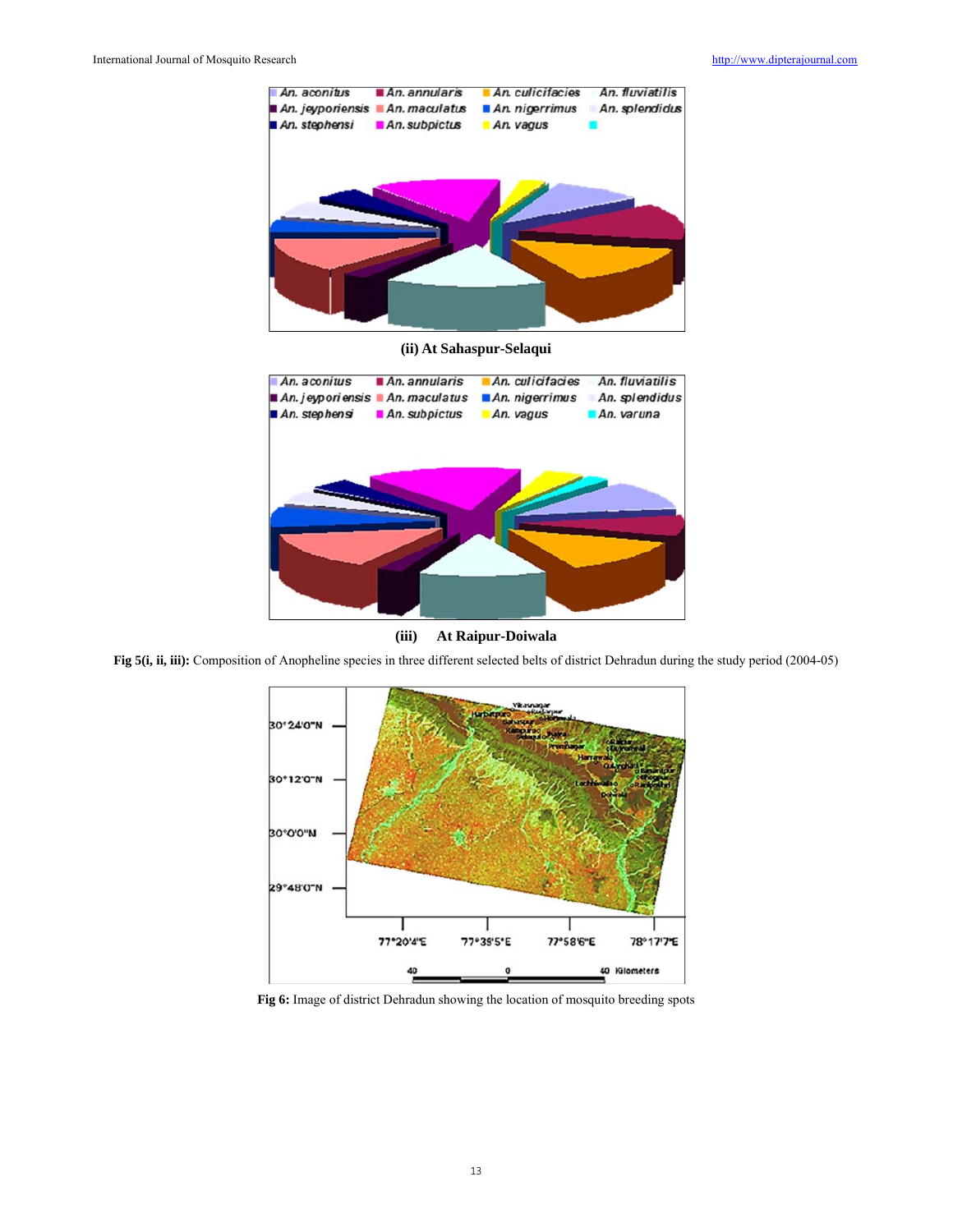

**Fig 7:** NDVI of parts of district Dehradun covering the study sites during March 2004



**Fig 7(B):** NDVI of parts of district Dehradun covering the Study sites during April 2005

### **5. Conclusion**

The foregoing account illustrates that remote sensing technology can be helpful in identification and mapping of breeding habitats of mosquitoes and other vector-borne diseases. By undertaking such studies, the macro stratification of the area in respect of mosquitogenic potential can be assessed for prioritizing the sites for mosquito control programme.

#### **6. Acknowledgements**

Author is highly acknowledged to Dr. R. K. Jauhari for his help and guidance and management of Dolphin (PG) Institute of Biomedical & Natural Sciences, Dehradun for providing necessary facilities.

### **7. References**

- 1. Kitron U, Spielman A. Suppersion of transmission of malaria through source reduction: anti anopheline measures applied in Israel, the United States and Italy. Reviews of Infectious Diseases. 1989; 11:391-406.
- 2. Allen Hightower W, Maurice Ombok, Richard Otieno, Richard Odhiambo, Aggrey Olooj, Altaf Lal A. A Geographical Information Systems (GIS) applied to a malaria field study in Western Kenya, American Journal of Tropical Medicine and Hygiene. 1998; 58(3):266-272.
- 3. Beck LR, Rodriguez MH, Dister SW, Rodriguez AD, Rejmankova E, Ulloa AR. Remote sensing as a landscape

epidemiologic tool to identify villages at high risk for malaria transmission. American Journal of Tropical Medicine and Hygiene. 1994; 51(3):271-80.

- 4. Booman M, Durrheim DN, La Grange K, Martin C, Mabuza AM, Zitha A. Using a geographical information system to plan a malaria control programme in South Africa. Bulletin of the World Health Organization. 2000; 78(12):1438-44.
- 5. Cross ER, Newcomb WW, Tucker CJ. Use of weather data and remote sensing to predict the geographic and seasonal distribution of Phlebotomus papatasi in southwest Asia. American Journal of Tropical Medicine and Hygiene. 1996; 54(5):30-6.
- 6. Curran PJ, Atkinson PM, Foody GM, Milton EJ. Linking remote sensing, land cover and disease. Advances in Parasitology. 2000; 47:37-80.
- 7. Goetz SJ, Prince SD, Small J. Advances in satellite remote sensing of environmental variables for epidemiological applications. Advances in Parasitology. 2000; 47:289-307.
- 8. Hay SI, Omumbo JA, Craig MH, Snow RW. Earth observation, geographic information systems and *Plasmodium falciparum* malaria in sub-Saharan Africa. Advances in Parasitology. 2000; 47:173-215.
- 9. Palaniyandi M, Anand PH, Maniyosai R. Spatial cognition: a geospatial analysis of vector borne disease transmission and the environment, using remote sensing and GIS. International Journal of Mosquito Research.